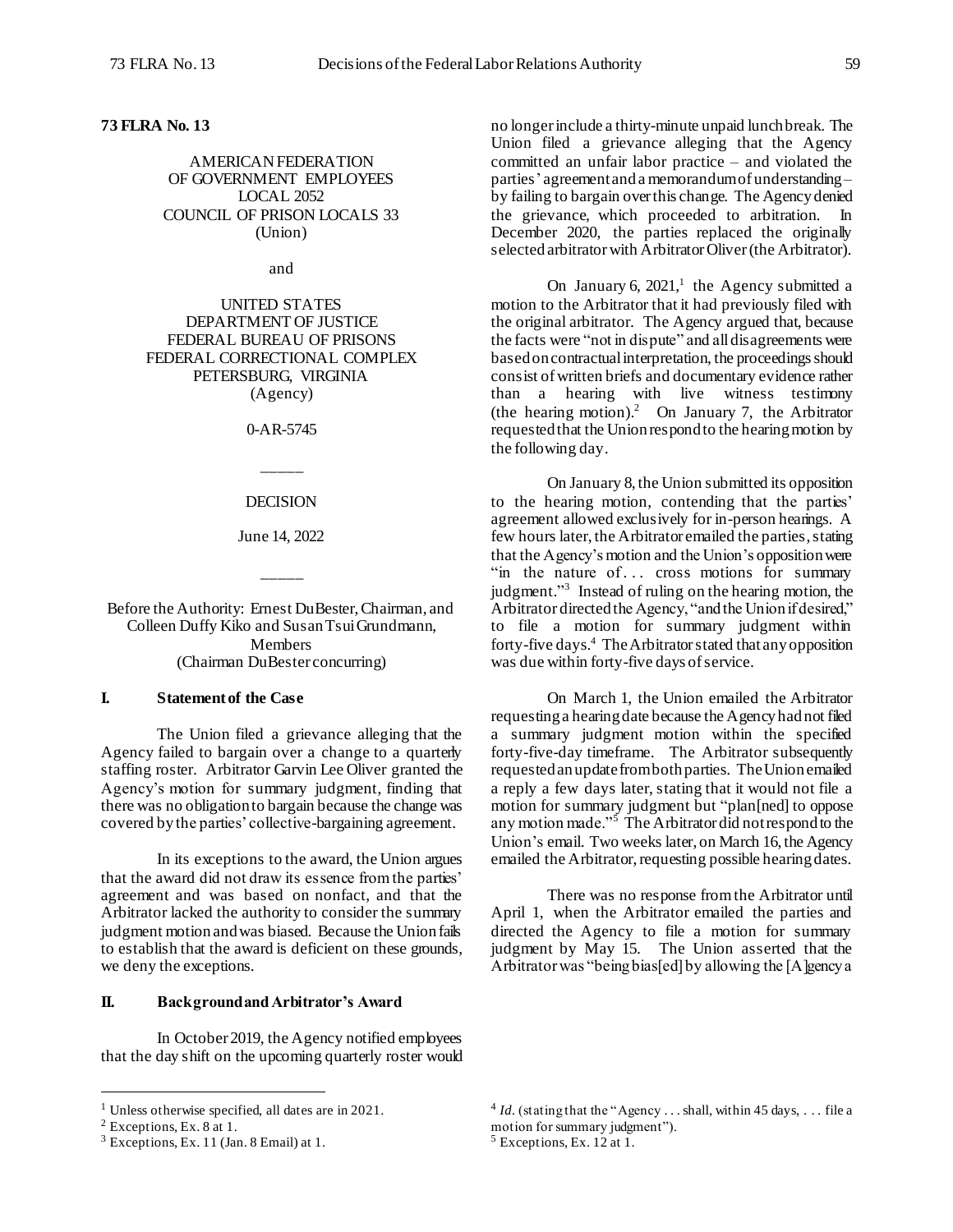second bit[e] at the apple.<sup>56</sup> The Union also stated it would "only participate in a hearing in accord[ance] with [the parties' agreement]," and not "by affidavit and written brief."<sup>7</sup> The Arbitrator did notrespond.

Again, the Agency did not file a motion for summary judgment by the Arbitrator's imposed deadline. On May 17, the Arbitrator emailed only the Agency to inquire about the status of the motion. The Agency apologized for its failure to submit a motion and requested possible hearing dates. The Arbitrator then directed the Agency to file a motion for summary judgment by June 11. As before, the Arbitrator stated that any opposition would be due within forty-five days of service. The Agency forwarded this emailcommunication to the Union.

On June 10, the Agency filed a motion for summary judgment, arguing that the Agency was not obligated to bargain over the change to the quarterly roster because it was covered by the parties' agreement. One week later, on June 18, the Arbitrator issued an award granting the motion. The Arbitrator concluded that "the subject of. . . rosters is clearly covered by and within the scope of... Article 18" of the parties' agreement.<sup>8</sup> In addition, the Arbitrator suggested that the Union had filed a "reply" that "objected to the procedure." 9 According to the Arbitrator, the Union's reply stated: "'[M]ake your decision. This case is being done without the Union' and '[t]he Union will not participate."<sup>10</sup> However, the Arbitrator concluded that the Agency was "entitled to judgment as a matter of law" and dismissed the grievance.<sup>11</sup>

The Union filed exceptions to the award on July 15, 2021, and the Agency filed an opposition on August 19, 2021.

l

#### **III. Analysis and Conclusions**

A. The award does not fail to draw its essence from the parties' agreement.

The Union argues that the award fails to draw its essence<sup>12</sup> from the negotiated grievance procedure set forth in the parties' agreement.<sup>13</sup> Specifically, the Union contends that, because the parties' agreement does not include a "procedure... that allows an arbitrator to request and grant a motion for summary judgment," the Arbitrator inappropriately added terms to the agreement.<sup>14</sup> The Agency counters that the parties' agreement is silent on many common procedural issues, leaving themto an arbitrator's discretion. 15

The Authority has held that it is the function and responsibility of the arbitrator to determine procedural matters upon which the parties have not reached agreement.<sup>16</sup> In the absence of "contractual provisions to the contrary, it is presumed that arbitrators enjoy substantial latitude to manage . . . procedural issues as arbitrators deem appropriate to the circumstances of the matter before them."<sup>17</sup> Here, the Union does not identify anything in the parties' agreement that explicitly addresses the authority of an arbitrator to consider a motion for summary judgment. $18$  In the absence of a specific contractual limitation, we find that the Arbitrator's decision to resolve the grievance based on the Agency's motion for summary judgment does not conflict with the

<sup>6</sup> Exceptions, Ex. 15 at 1.

<sup>7</sup> *Id.*

 $^8$  Award at 4.

<sup>&</sup>lt;sup>9</sup> *Id.* at 2 n.1. It is unclear from the record what document the Arbitrator was referencing.

 $^{10}$  *Id.* 

<sup>&</sup>lt;sup>11</sup> *Id.* at 4. On June 21, the Arbitrator served a "corrected" award on the parties. *Id.* at 6 (June 21 email). In that "corrected" award, the Arbitrator switched some references from "the Agency" to "the Union," and vice versa, at times in error. For example, in the June 21 award, the Arbitrator incorrectly stated that the Union, as opposed to the Agency, had filed a motion for summary judgment. The June 21 award also faulted the Union for failing to provide the Agency a document that the Agency had in its possession and submitted as evidence. As a result of these errors, we refer to the June 18 award.

<sup>&</sup>lt;sup>12</sup> The Authority will find that an arbitration award is deficient as failing to draw its essence from a collective-bargaining agreement when the appealing party establishes that the award: (1) cannot in any rational way be derived from the agreement; (2) is so unfounded in reason and fact and so unconnected with the wording and purposes of the collective-bargaining agreement

as to manifest an infidelity to the obligation of the arbitrator; (3) does not represent a plausible interpretation of the agreement; or (4) evidences a manifest disregard of the agreement. *NAGE*, 71 FLRA 775, 776 (2020).

<sup>13</sup> Exceptions Br. at 18-23 (quoting Exceptions, Ex. 4, Collective-Bargaining Agreement (CBA) Art. 3, § a-b (governing regulations); Art. 6, § b.6 (employee rights); Art. 18, § a (hours of work); Art. 27, § b.1-2 (health and safety); Art. 31, §§ a, g.1-2 (grievance procedure); Art. 32, §§ a-b, d-e, g-i (arbitration)).

 $\hat{1}^{4}$  *Id.* at 22.

<sup>15</sup> Opp'n Br. at 10-11.

<sup>16</sup> *SSA Headquarters, Woodlawn, Md.*, 63 FLRA 302, 303 (2009).

<sup>17</sup> *NAGE, Fed. Union of Scientists & Eng'rs, Loc. R12-198*, 63 FLRA 7, 7 n.\* (2008).

<sup>18</sup> *See* Exceptions Br. at 22 (arguing only that there is no procedure in the parties' agreement "that allows an arbitrator to request and grant a motion for summary judgment"); *see also* CBA, Art. 32, §§ a-i (sections concerning invocation; arbitrator selection; arbitration expenses; hearing location; witnesses and observers; award issuance; and appeal).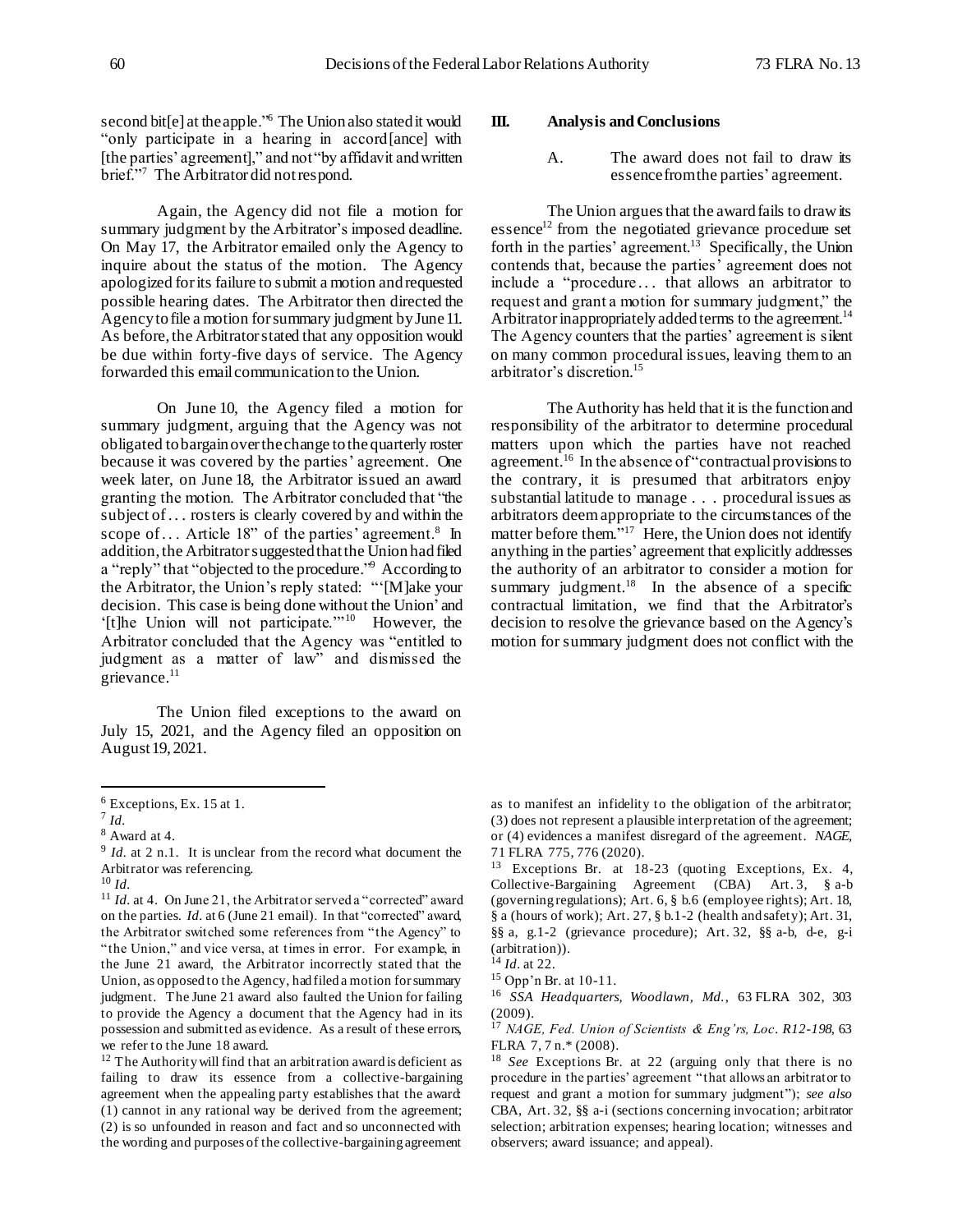parties' agreement. 19 Therefore, we deny the Union's essence exception. 20

> B. The Union fails to establish that the award exceeded the Arbitrator's authority.

In its exceeded-authority exception, the Union argues that the Arbitrator erred by (1)resolving the motion for summary judgment and (2) failing to resolve the Agency's hearing motion and the merits of the grievance.<sup>21</sup> As relevant here, arbitrators exceed their authority when they fail to resolve an issue submitted to arbitration, resolve an issue not submitted to arbitration, or disregard specific limitations on their authority.<sup>22</sup>

At the outset, the Union errs in saying that the Arbitrator failed to resolve the merits of the grievance.<sup>23</sup> In the award, the Arbitrator found that the Agency had no duty to bargain over the roster changes, and resolved the grievance by dismissing it.<sup>24</sup> Because the premise of this argument is incorrect, it provides no basis for finding the award deficient.<sup>25</sup>

As for the Agency's request to cancel the hearing, the Arbitrator concluded that it was "in the nature of" a summary judgment motion, and directed the Agency to file one.<sup>26</sup> The Union challenges the Arbitrator's authority to take this action, $^{27}$  but the Union has not established that there were any relevant limitations in the parties' agreement or that the Arbitrator lacked the discretion to

l

<sup>27</sup> Exceptions Br. at 24.

take this procedural step. For this reason, we find that the Arbitrator did not disregard a limitation of authority. $^{28}$ Moreover, in directing the filing of, and then ruling on, the motion for summary judgment, the Arbitrator effectively resolved<sup>29</sup> the issue raised by the hearing motion – what form the arbitration proceeding should take.<sup>30</sup>

Accordingly, we deny the Union's exceeded-authority exception.<sup>31</sup>

> C. The Union fails to establish that the Arbitrator was biased.

The Union argues that the Arbitrator was biased.<sup>32</sup> To establish bias, the excepting party must demonstrate that (1) the award was procured by improper means, (2) there was partiality or corruption on the part of the arbitrator, or  $(3)$  that the arbitrator engaged in misconduct that prejudiced the rights of the party.<sup>33</sup> A party's assertion that an arbitrator's findings were adverse to that party, without more, does not demonstrate that an arbitrator was biased.<sup>34</sup>

The Union maintains that the award was "procured . . . by improper means" and that the Arbitrator showed "partiality to the Agency."<sup>35</sup> In support of these claims, the Union points to several of the Arbitrator's procedural decisions relating to motions. These decisions include giving the Union one day to respond to the Agency's hearing motion; failing to rule on the hearing motion; directing the Agency to file a motion for summary

<sup>19</sup> *See U.S. DHS, U.S. CBP, U.S. Border Patrol, El Paso Sector, El Paso, Tex.*, 72 FLRA 253, 257 (2021) (*El Paso CBP*) (Member Abbott dissenting on other grounds) (denying essence exception where the excepting party failed to demonstrate that the award conflicted with the plain wording of the parties' agreement).

 $20$  The Union also argues that, because the Arbitrator failed to follow the grievance process established by the parties' agreement, the award is contrary to the Federal Service Labor-Management Relations Statute, 5 U.S.C. § 7121(a)-(b), and Federal Mediation and Conciliation Service regulations, 29 C.F.R. § 1404.13. Exceptions Br. at 15-17. Because this contrary-to-law exception is based on the same arguments as the essence exception, we deny it. *See U.S. Dep't of VA, Denver Reg'l Off.*, 70 FLRA 870, 871 n.16 (2018) (then-Member DuBester concurring) (denying party's contrary-to-law exception that "repeat[ed] its essence argument").

 $21$  Exceptions Br. at 24.

<sup>22</sup> *U.S. DHS, U.S. CBP, L.A., Cal.*, 72 FLRA 411, 412 (2021).

<sup>23</sup> *See* Exceptions Br. at 24 (arguing that the Arbitrator failed to address the issue of the lunch breaks).

<sup>24</sup> Award at 4.

<sup>25</sup> *See NFFE, Loc. 1804*, 66 FLRA 700, 702 (2012) (denying exceeded-authority exception based on false premise that arbitrator failed to address party's argument).

 $26$  Jan. 8 Email at 1.

<sup>28</sup> *See AFGE, Loc. 1633*, 64 FLRA 732, 733 (2010) (denying exceeded-authority claim that arbitrator disregarded contractual limitations when considering issues "encompassed by the issue" for resolution).

<sup>29</sup> *See NFFE, Loc. 1804*, 66 FLRA 700, 702 (2012) (finding that arbitrator did not fail to resolve an issue where recusal motion was "implicitly resolved" by arbitrator's continuing with the arbitration).

<sup>30</sup> *AFGE*, *Loc. 1741*, 72 FLRA 501, 503 (2021) (Member Abbott dissenting on other grounds) (stating that "where parties have not stipulated to threshold issues, arbitrators do not exceed their authority by identifying and resolving such issues").

<sup>31</sup> *Compare SSA, Off. of Disability Adjudication & Rev.*, 64 FLRA 469, 471 (2010) (Chairman Pope dissenting) (finding arbitrator exceeded authority by resolving motion unrelated to threshold or merit issues), *with U.S. Dep't of VA, Med. Ctr., N. Chi., Ill.*, 52 FLRA 387, 396 (1996) (arbitrator did not exceed authority by resolving pre-hearing motions related to grievance).  $32$  Exceptions Br. at 7.

<sup>33</sup> *El Paso CBP*, 72 FLRA at 258 (citing *AFGE, Loc. 3438*, 65 FLRA 2, 3 (2010)).

<sup>34</sup> *U.S. Dep't of the Treasury, IRS, Wage & Inv. Div., Austin, Tex.*, 70 FLRA 924, 929-30 (2018) (*IRS Austin*) (then-Member DuBester concurring, in part, and dissenting, in part on other grounds).

 $35$  Exceptions Br. at 8.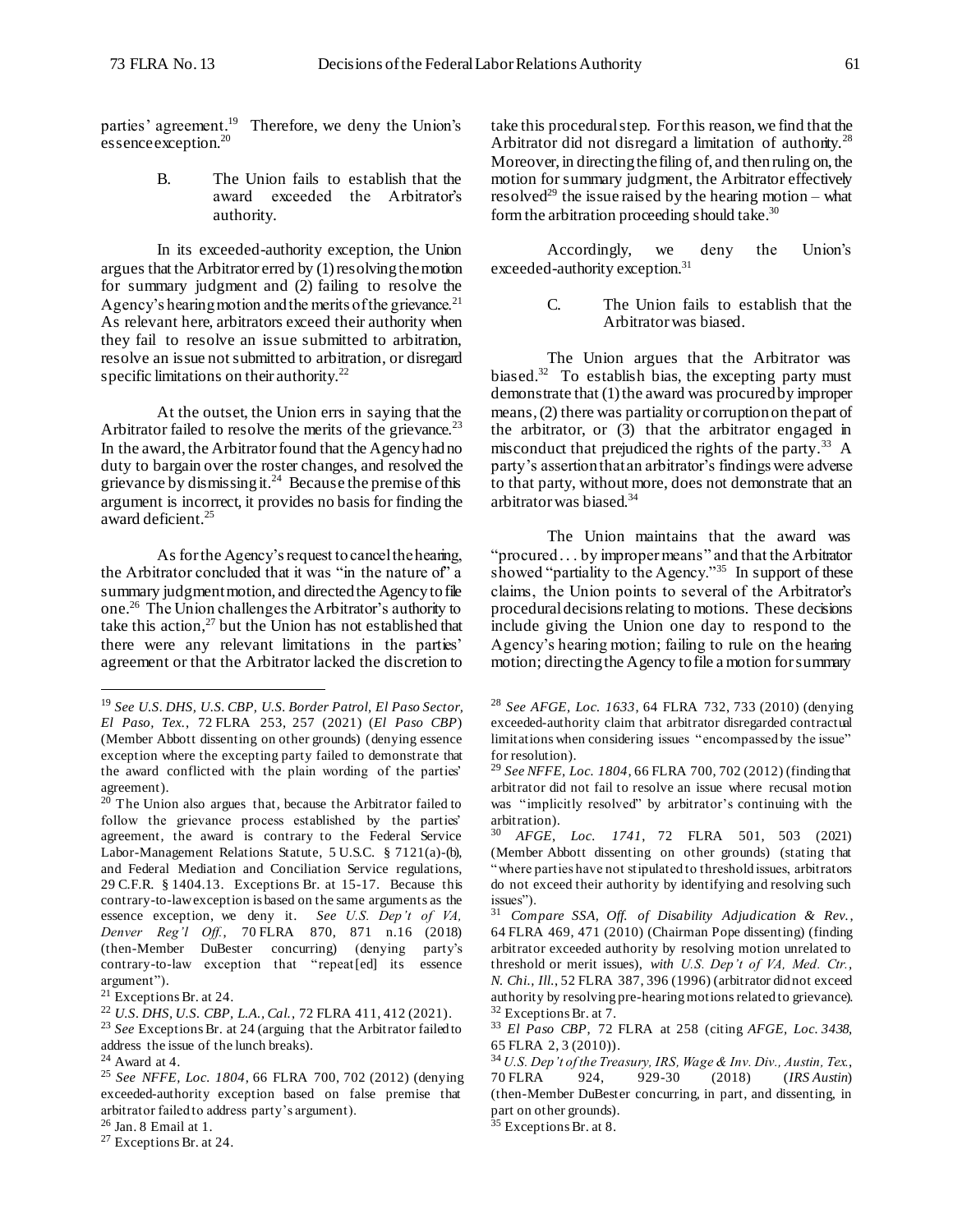judgment; extending the filing deadline when the Agency twice failed to file the motion; and erroneously finding that the Union declined to participate in the summary judgment proceedings.<sup>36</sup> As additional evidence of arbitral bias, the Union cites the Arbitrator's failure to respond to the Union's emails and ex parte emails between the Arbitrator and the Agency.<sup>37</sup>

The Authority has held that, to establish that an award was improperly procured, a party must show that the award was the result of "corruption, fraud, or [other] undue means."<sup>38</sup> Here, the Union challenges procedural matters over which the Arbitrator exercised discretion, such as ruling on motions, establishing deadlines, and communicating with the parties. $39$  Although the Union strongly disagrees with the Arbitrator's decisions on these matters, it has not presented any arguments or evidence that they were the result of corruption, fraud, or impropriety by the Arbitrator. $40$  Therefore, we find that the Union has not established that the award was procured by improper means.

Partiality is evident when (1) a reasonable person would conclude that the arbitrator was partial, (2) the circumstances are powerfully suggestive of bias, or  $(3)$  the evidence of partiality is direct, definite, and capable of demonstration.<sup>41</sup> Although the Arbitrator made several procedural determinations with which the Union disagreed, the Authority has held that adverse findings and rulings alone do not demonstrate that an arbitrator was biased.<sup>42</sup> This is the case even where, as here, the

l

<sup>39</sup> *See U.S. Dep't of VA, Cent. Ark. Veterans Healthcare Sys. Cent.*, 71 FLRA 593, 594 (2020) (then-Member DuBester concurring) (holding that arbitrators have considerable latitude in managing arbitration proceedings). <sup>40</sup> *See AFGE, Loc. 1061*, 63 FLRA 317, 320 (2009) (denying bias exception based on arbitrator's timing in issuing award).

Arbitrator mistakenly found that the Union did not want to participate in the summary judgment process.<sup>43</sup> This error, although adverse, is not evidence of partiality or bias.<sup>44</sup>

Turning to the Union's allegation that the Arbitrator's failure to promptly respond to Union emails exhibited bias, we note that the record establishes that the Arbitrator was sometimes slow to communicate with both parties, not only the Union. <sup>45</sup> And regarding the Union's accusation of inappropriate ex parte communication, our review shows that the ex parte emails between the Arbitrator and the Agency concerned a filing deadline – not the substance of the case.<sup>46</sup> In the absence of evidence as to how this communication concerning an administrative matter prejudiced the Union, it is not evidence of bias.<sup>47</sup> Therefore, the Union has failed to establish that the Arbitrator showed partiality to the Agency.

Although the Arbitrator's management of the arbitral process was sometimes perplexing, <sup>48</sup> the Union

<sup>36</sup> *Id.* at 8, 13-14.

<sup>37</sup> *Id.* at 14.

<sup>38</sup> *U.S. DOD, Def. Mapping Agency, Hydrographic/Topographic Ctr., Wash., D.C.*, 47 FLRA 1187, 1204 (1993) (*Def. Mapping*); *Dep't of the Army, Headquarters, 101st Airborne Div. (Air Assault) & Fort Campbell, Fort Campbell, Ky.*, 7 FLRA 18, 19 (1981).

<sup>41</sup> *U.S. Dep't of the Air Force, Pope Air Force Base, N.C.*, 71 FLRA 338, 341 (2019) (then-Member DuBester concurring)*.* <sup>42</sup> *IRS Austin*, 70 FLRA at 929-30 (finding that the "identification of several arbitral determinations that did not favor [a party] does not, by itself, show bias").

<sup>43</sup> *See* Award at 2 n.1 (Arbitrator claiming that Union stated: "'This case is being done without the Union' and '[t]he Union will not participate.'"). The Agency does not dispute the Union's claim that the Arbitrator erred in finding that that the Union declined to participate in the summary-judgment process. *See* Exceptions Br. at 14 (Union's claim); *see also* Opp'n Br. at 4-6 (not countering Union's claim).

<sup>44</sup> *See, e.g.*, *IRS Austin*, 70 FLRA at 926, 929-30 & n.57 (where arbitrator awarded incorrect remedy, the adverse ruling – an "erroneous award of treble damages" – was not evidence of bias).

<sup>45</sup> *See, e.g.*, Exceptions, Ex. 14 at 1 (Union requesting, on March 29, that Arbitrator respond to Agency email sent on March 16).

<sup>46</sup> *See* Exceptions, Ex. 16 at 1-2 (discussing deadlines for Agency's motion).

<sup>47</sup> *See AFGE, Loc. 788*, 67 FLRA 291, 292 (2014) (finding that ex parte communication concerning administrative matters "provide[d] no basis" for establishing bias); *see also AFGE, Loc. 2328*, 70 FLRA 797, 798 (2018) (denying bias exception where party failed to explain how the content of cited emails demonstrated that inappropriate ex parte communications had occurred); *U.S. Dep't of VA, Med. Ctr., Ann Arbor, Mich.*, 56 FLRA 216, 220 (2000) (denying bias exception where there was no evidence that conversations between arbitrator and party "concerned the merits of this case and were, therefore, improper").

<sup>48</sup> Member Kiko expresses her disappointment with the Arbitrator's management of this case. The Arbitrator was not justified in denying the Union the full forty-five days allotted to oppose summary judgment. Although this behavior is not evidence of partiality or bias, the result seems unfair. However, because the Union did not raise an unfair-hearing exception, the Authority may not consider it. *U.S. Dep't of VA, Gulf Coast Veterans Health Care Sys.*, 69 FLRA 608, 610 (2016) (stating that Authority does "not construe parties' exceptions as raising grounds that the exceptions do not raise").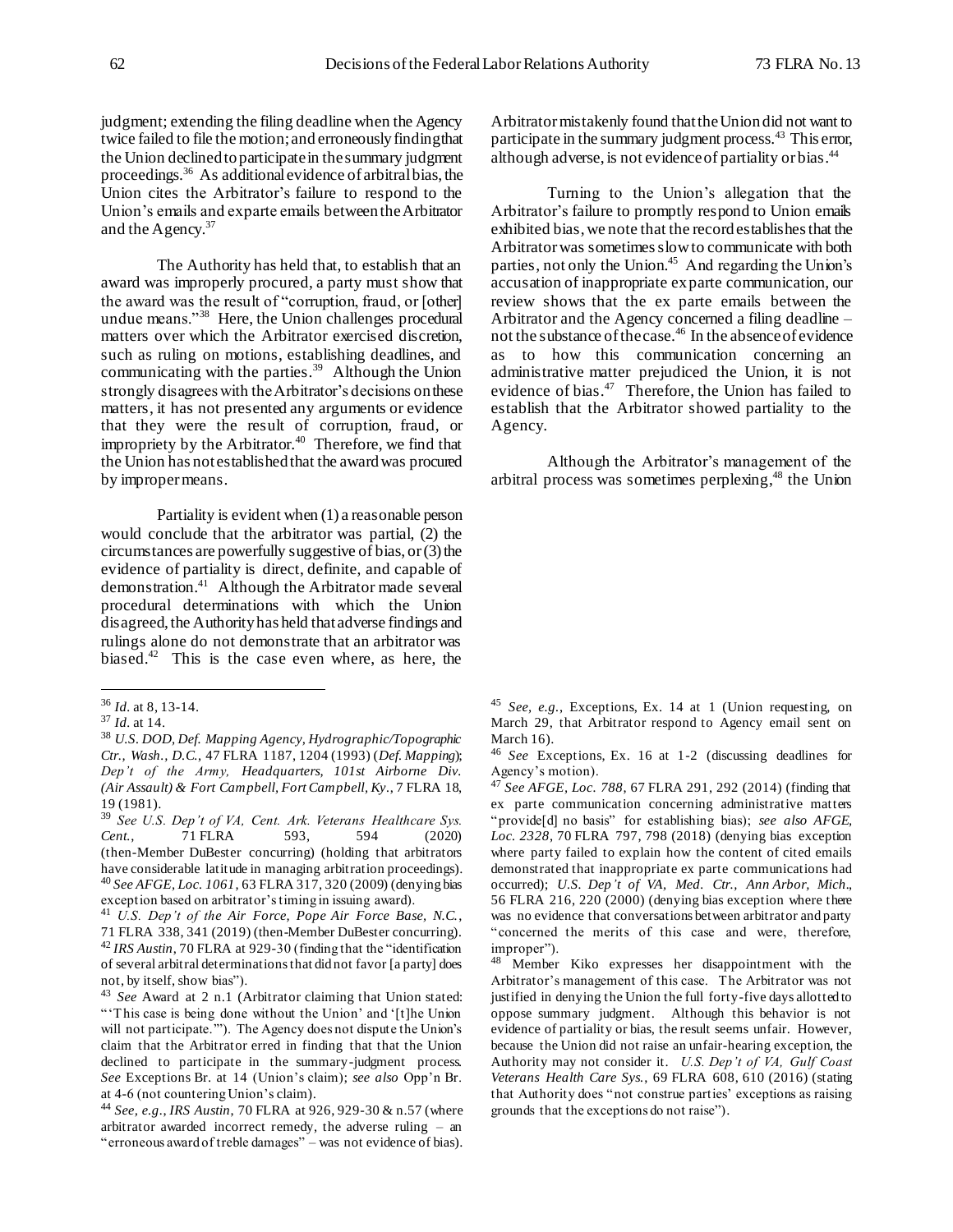does not establish that the Arbitrator was biased.<sup>49</sup> Therefore, we deny this exception.<sup>50</sup>

> D. The Union fails to establish that the award is based on nonfacts.

The Union makes several arguments that the Arbitrator based the award on nonfacts.<sup>51</sup> To establish that an award is based on a nonfact, the excepting party must show that a central fact underlying the award is clearly erroneous, but for which the arbitrator would have reached a different result.<sup>52</sup>

The Union asserts that the award is based on nonfact because the Arbitrator accepted documentary evidence unsupported by sworn statements.<sup>53</sup> However, this assertion concerns the Arbitrator's evaluation of evidence that was submitted with the Agency's summary judgment motion.<sup>54</sup> And the Authority has held that a nonfact exception that "merely disagrees with the [a]rbitrator's evaluation of the evidence" fails to demonstrate that a central fact in the award is clearly erroneous. 55

Next, the Union argues that the Arbitrator made erroneous statements, including that (1) the Union failed to provide the Agency with certain documents; and (2) the Union, rather than the Agency, filed the motion for summary judgment.<sup>56</sup> While these statements may be incorrect, the Union fails to explain how they affect the Arbitrator's conclusion that the Agency had no obligation to bargain over the roster change.<sup>57</sup> We find that these alleged nonfacts are not central to the award.<sup>58</sup>

Finally, the Union states that the "egregious false claim that the Union responded to [the Arbitrator's] decision ... is ... a nonfact."<sup>59</sup> However, it is unclear from the record what statement in the award the Union is challenging. Thus, we find that the Union has failed to establish that the award is based on this alleged nonfact.<sup>60</sup>

l

For these reasons, we deny the Union's nonfact exception.

# **IV. Decision**

We deny the Union's exceptions.

<sup>49</sup> *See Def. Mapping*, 47 FLRA at 1204-05 (arbitrator's unfavorable comments about excepting party did not demonstrate bias).

<sup>50</sup> Member Grundmann expresses her serious concerns with the Arbitrator's handling of this case. She appreciates and joins in the concerns expressed by Member Kiko in her attributed footnote and Chairman DuBester's concurrence. Member Grundmann agrees that the Union raised a plausible argument that it was denied a fair hearing. However, because the Union did not allege an unfair-hearing exception, the Authority may not consider this exception and she is constrained to deny the Union's exceptions.

<sup>51</sup> Exceptions Br. at 11-12, 14.

<sup>52</sup> *AFGE, Loc. 2516*, 72 FLRA 567, 568 (2021) (*Loc. 2516*).

<sup>53</sup> Exceptions Br. at 11-12.

<sup>54</sup> *See Loc. 2516*, 72 FLRA at 568 (finding that nonfact exception alleging that the arbitrator disregarded witness testimony concerned arbitrator's "evaluation of the evidence").

<sup>55</sup> *See id.* (denying nonfact exception based on arbitrator's evaluation of the evidence).

<sup>56</sup> Exceptions Br. at 12 (challenging Arbitrator's statements about copies of a memorandum of understanding and the quarterly roster and, in the June 21 "corrected" decision, about who filed the motion for summary judgment).

<sup>57</sup> *See id.*

<sup>58</sup> *See AFGE, 3917*, 72 FLRA 651, 653 (2022) (Chairman DuBester concurring) (finding that the fact of whether grievant performed certain duties was not central to arbitrator's determination that the *remedies* sought by grievant were unlawful).

<sup>59</sup> Exceptions Br. at 14.

<sup>60</sup> *See AFGE, Loc. 2076*, 71 FLRA 1023, 1025 (2020) (then-Member DuBester concurring) (denying nonfact exception "in the absence of evidence demonstrating that the [a]rbitrator's conclusions [we]re clearly erroneous").